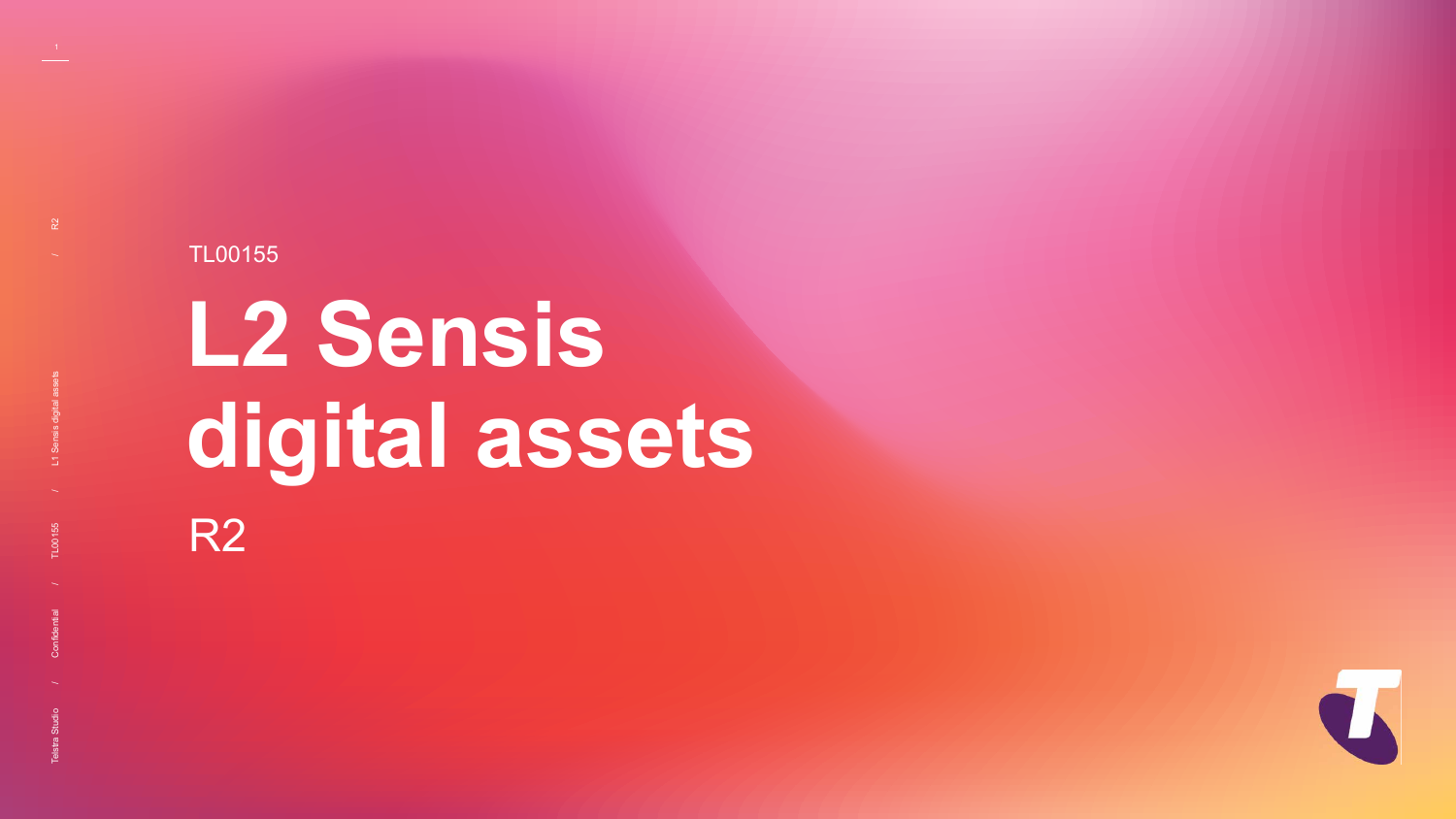# **Feature Tile**

 $\approx$ 

Telstra Studio Confidential / / / / R2 L1 Sensis digital assets TL00155

TL00155

**Confidential** 

Telstra Studio

L1 Sensis digital assets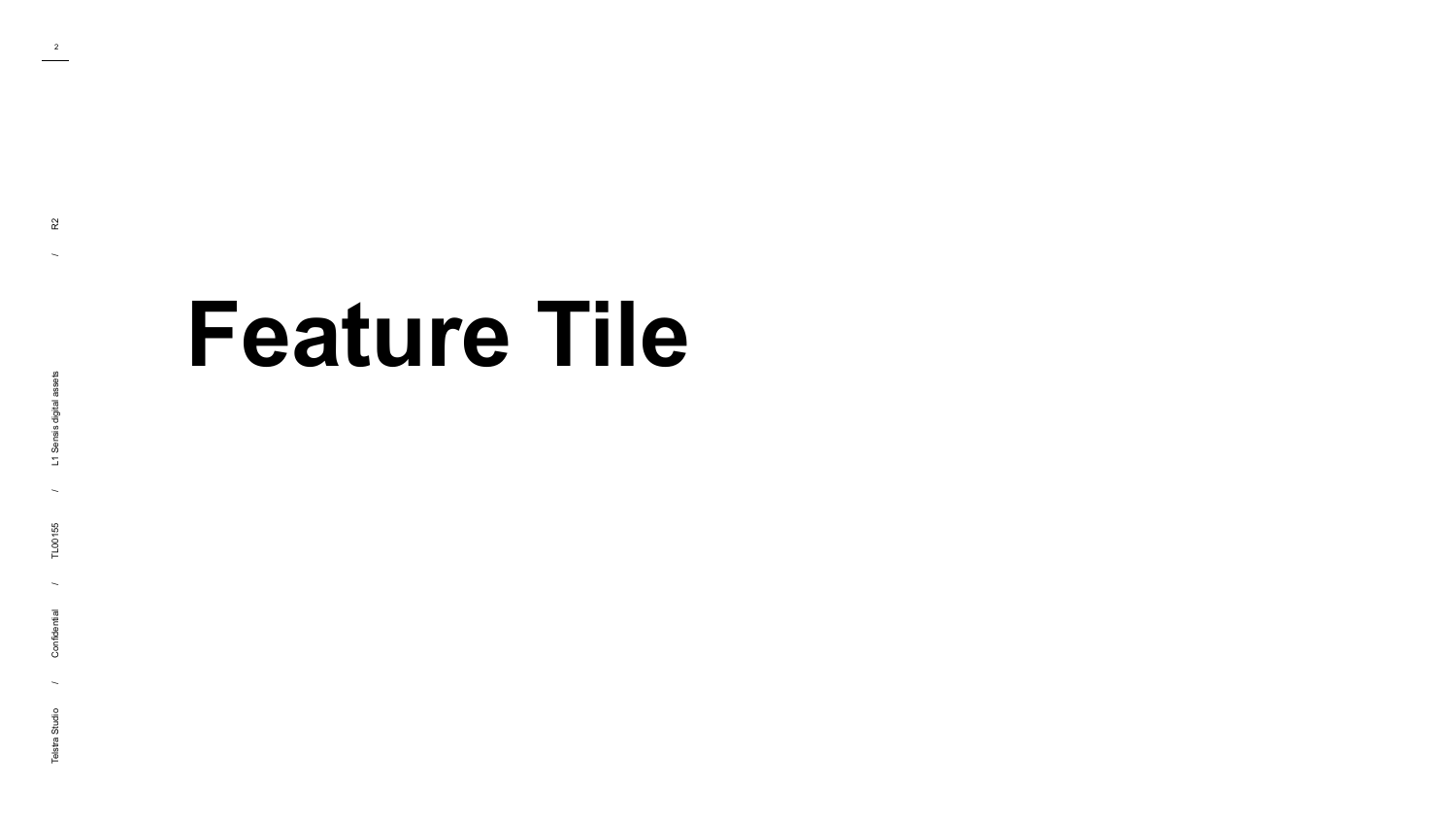## **Feature Tile**



640 x 260 px

### The best mobile network.

Get the most out of your mobile phone with the network that gives you greater coverage and faster speeds in more places.

Based on national average combined 3G/4G mobile speeds.

R2

**CTA:** *Find our more* **CLICK THROUGH:** https://www.telstra.com.au/coveragenetworks/our-network

 $\overline{\mathbf{C}}$ 

 $\boldsymbol{\mathcal{T}}$ 

### Better home internet.

The Telstra Smart Modem™ Gen 2 combines our home and mobile networks in one device to give you a more reliable home connection.

**CTA:** *Find our more* **CLICK THROUGH:** https://www.telstra.com.au/small-business

**CTA:** *Find our more* **CLICK THROUGH:** https://www.telstra.com.au/internet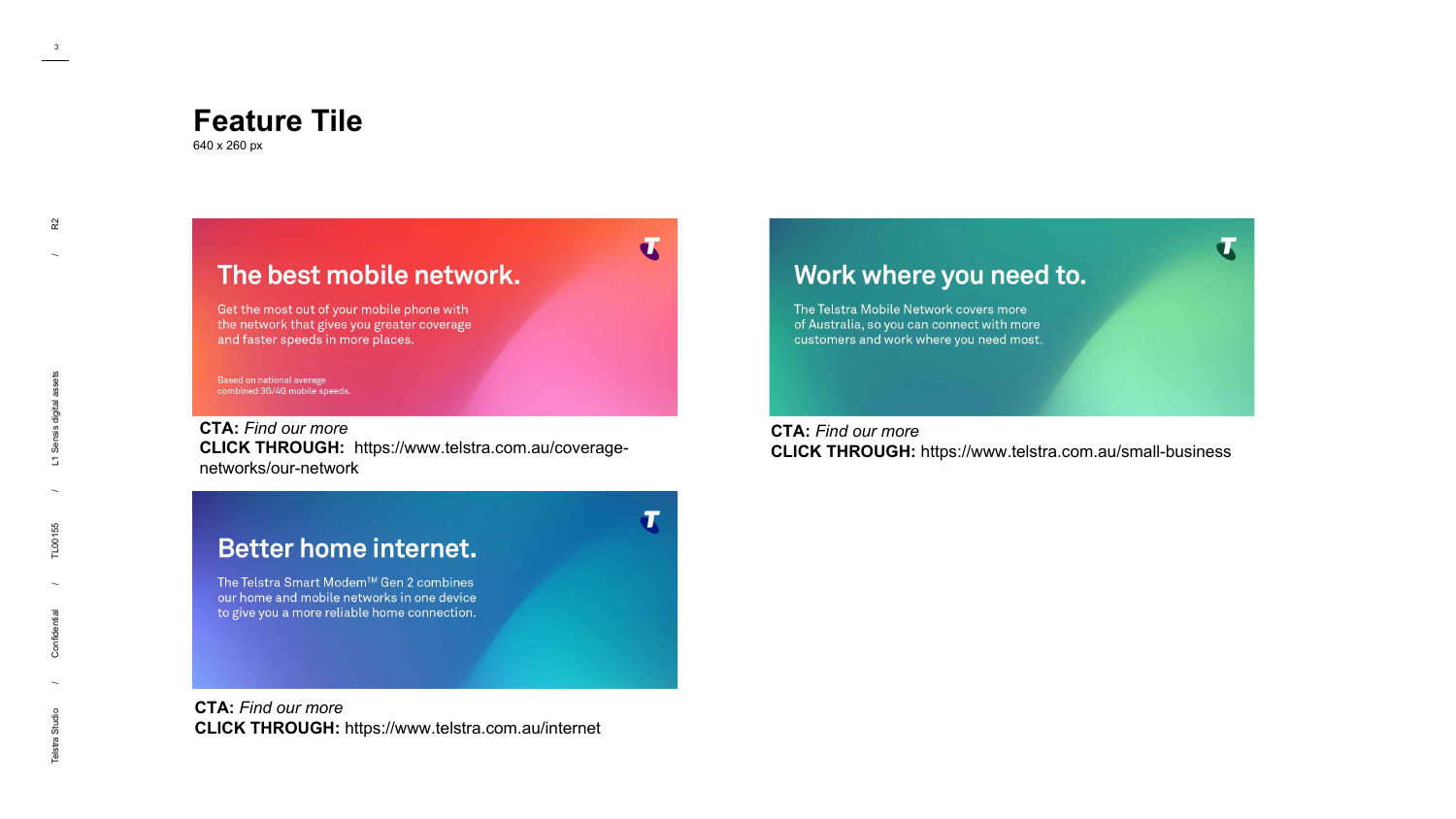# **Billboard**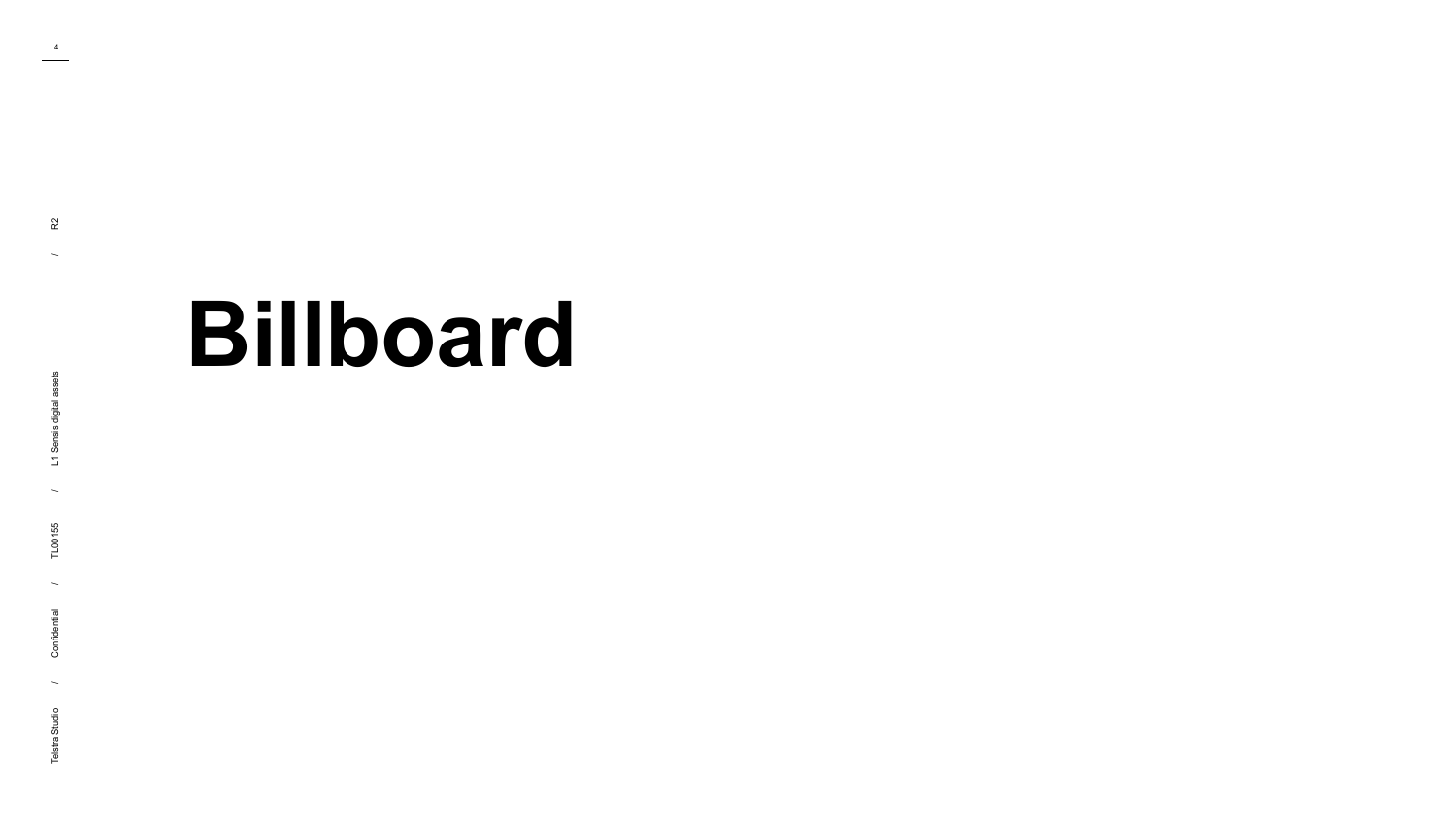

530 x 1590 px

*Example not to scale*



 $R<sup>2</sup>$ 

**Click through:** https://www.telstra.com.au/ coverage-networks/our-network

 $\mathbf T$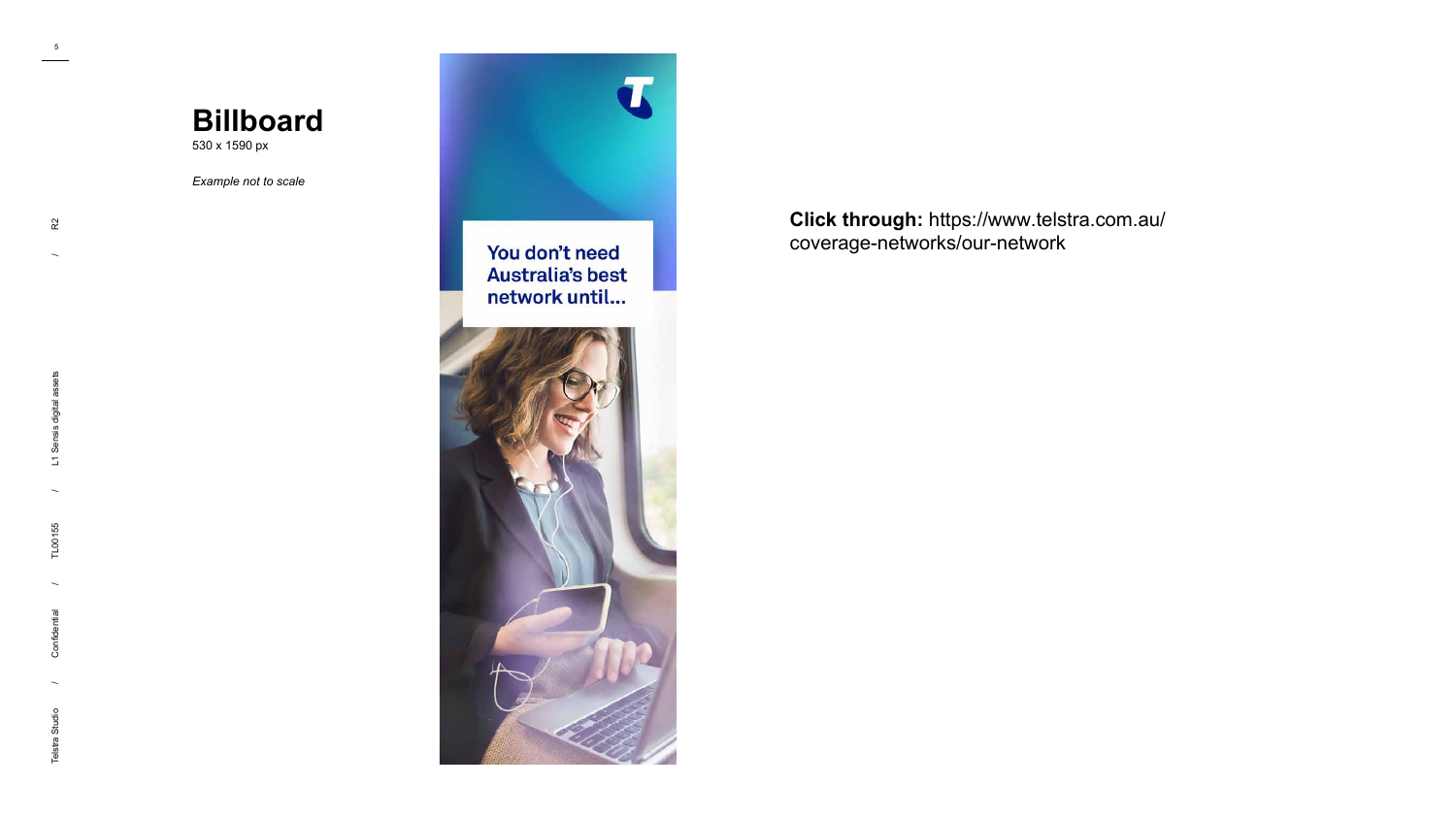$\approx$ 

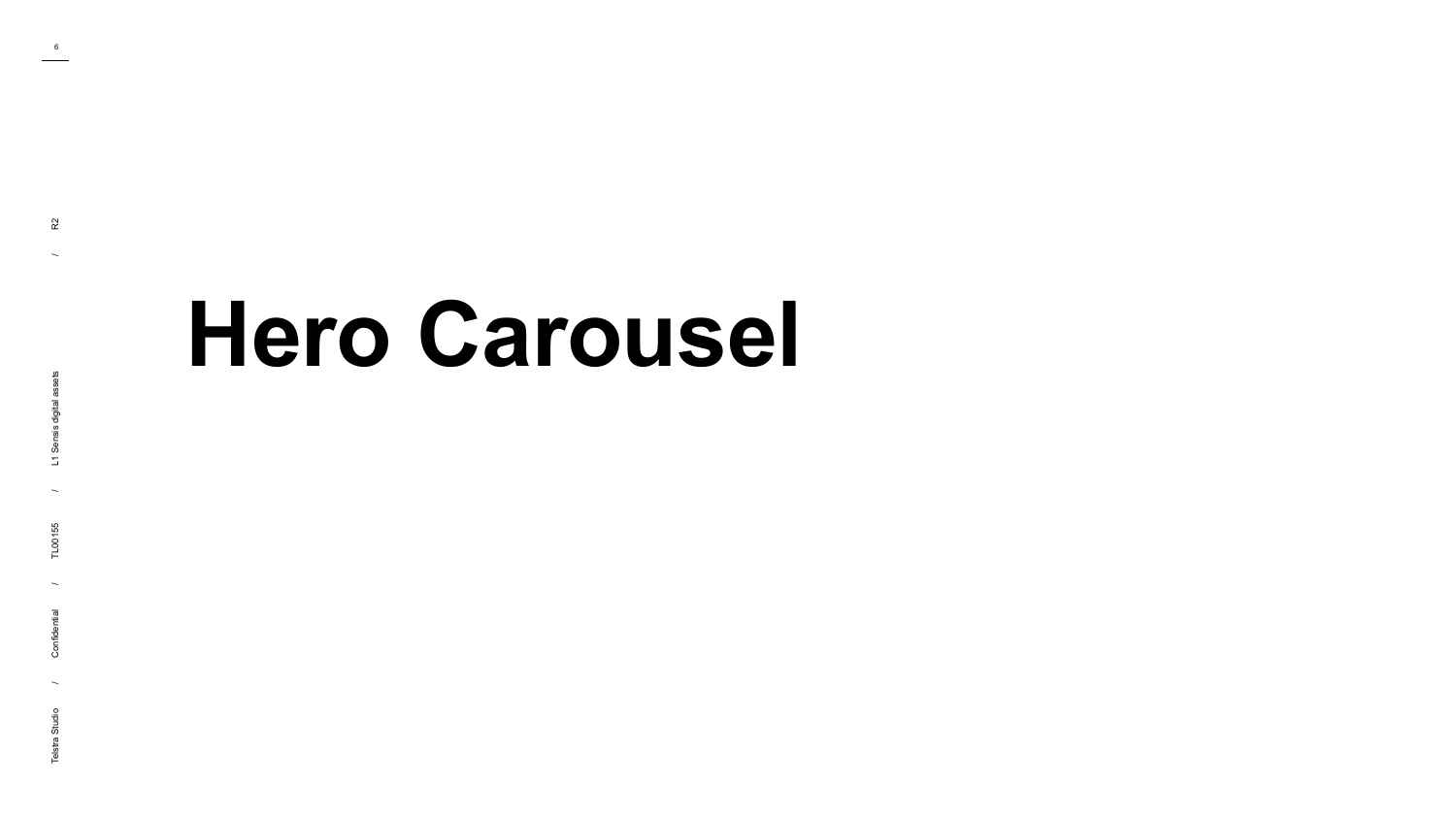

1200 x 674 px

#### Magenta

# You don't need **Australia's best** network until...

R2

**Click through to:** https:// www.telstra.com.au/ coverage-networks/ournetwork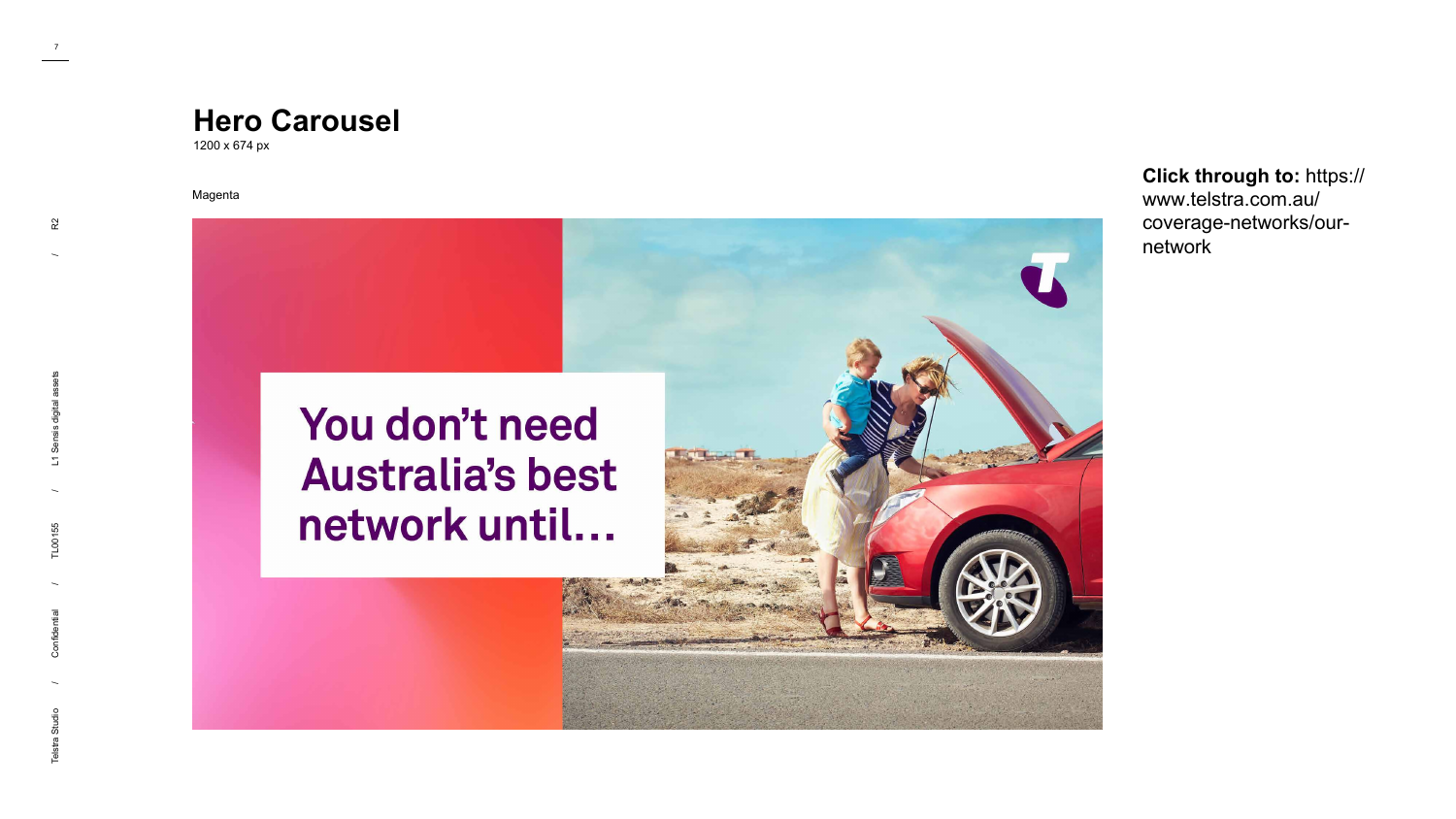

1200 x 674 px

#### Blue



R2

#### **Click through to:** https://

www.telstra.com.au/ coverage-networks/ournetwork

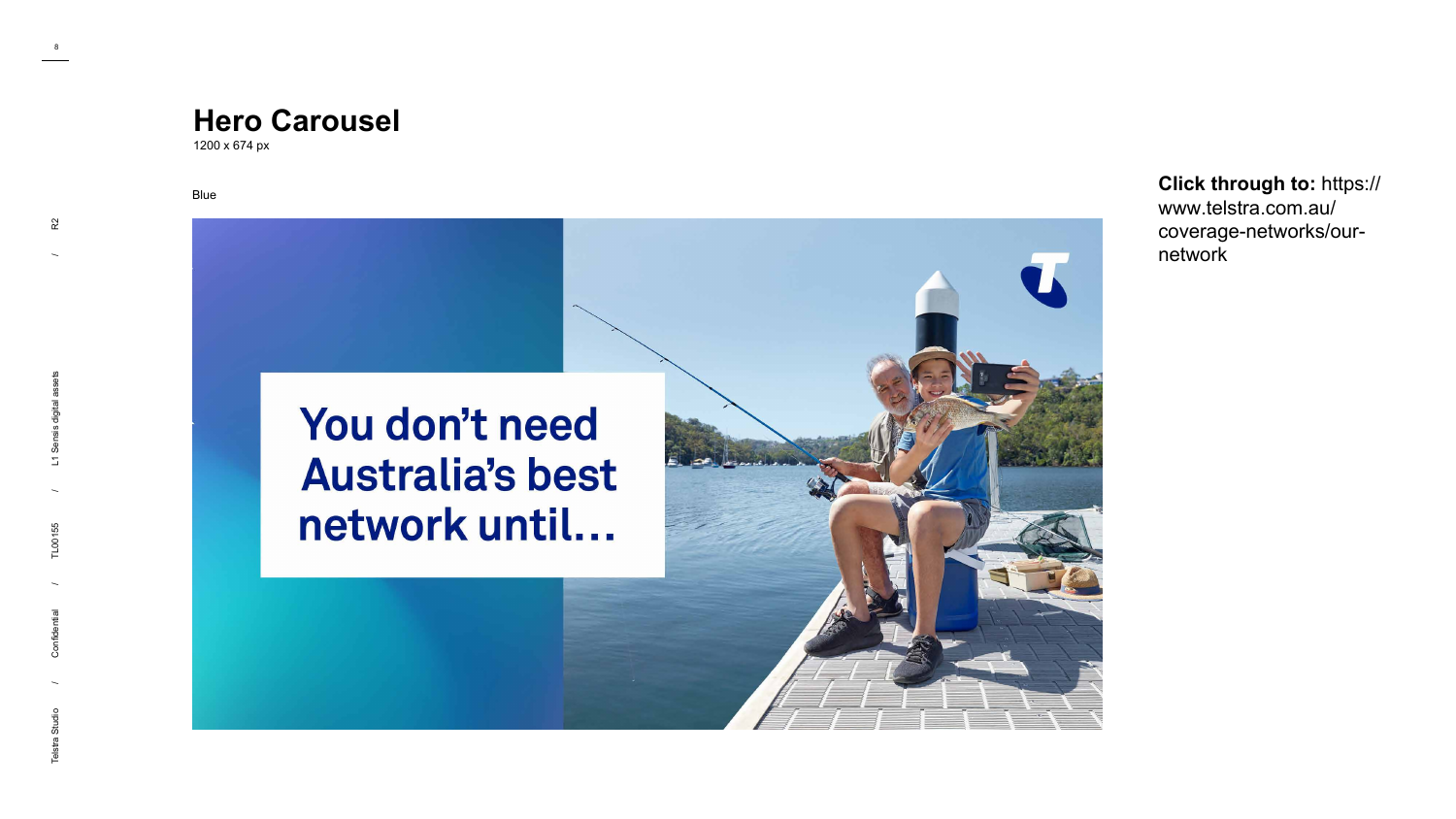1200 x 674 px

#### Green



R2



**Click through to:** https:// www.telstra.com.au/ coverage-networks/ournetwork